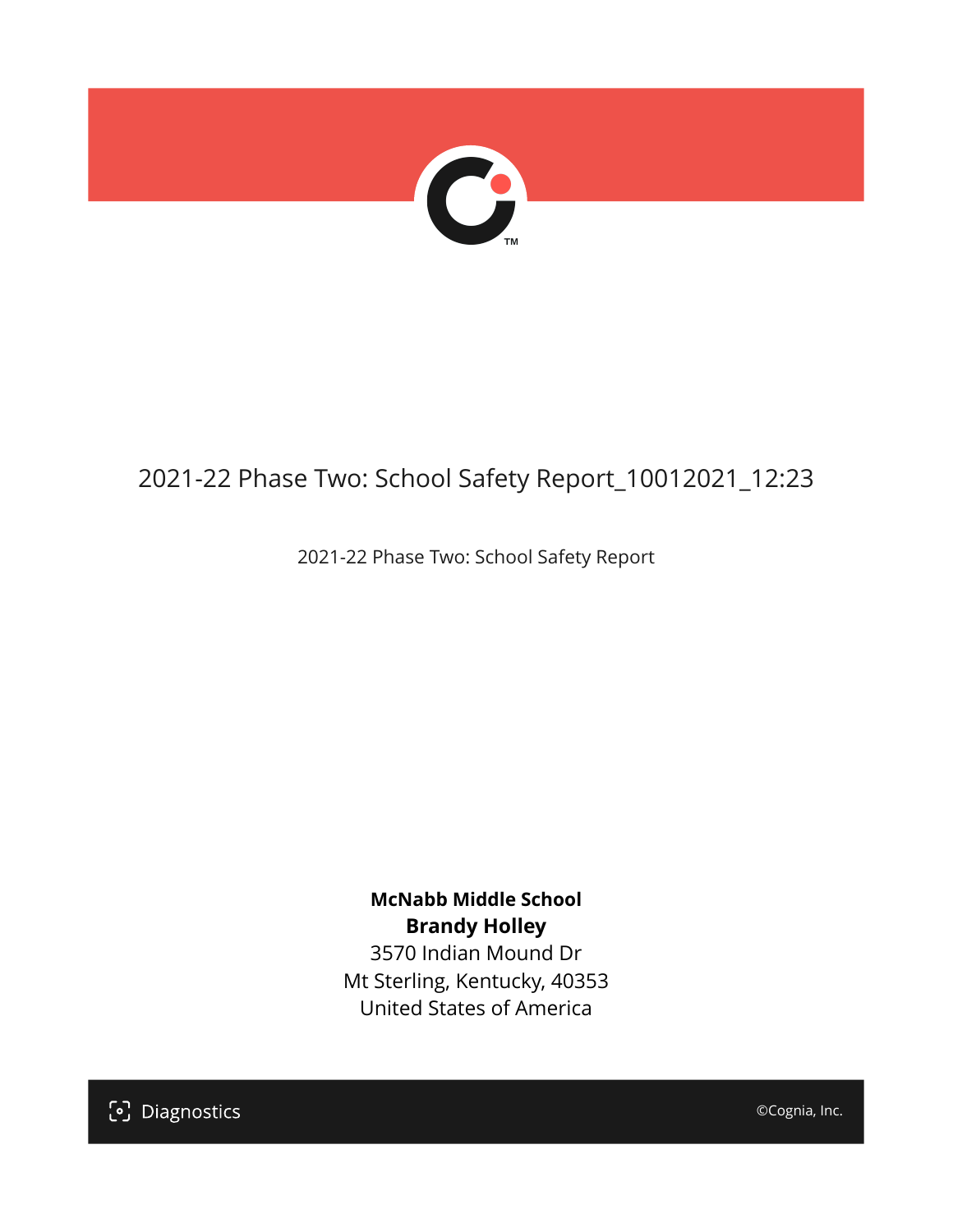2021-22 Phase Two: School Safety Report - 2021-22 Phase Two: School Safety Report\_10012021\_12:23 - Generated on 01/03/2022 McNabb Middle School

### **Table of Contents**

| 2021-22 Phase Two: School Safety Report |  |
|-----------------------------------------|--|
|                                         |  |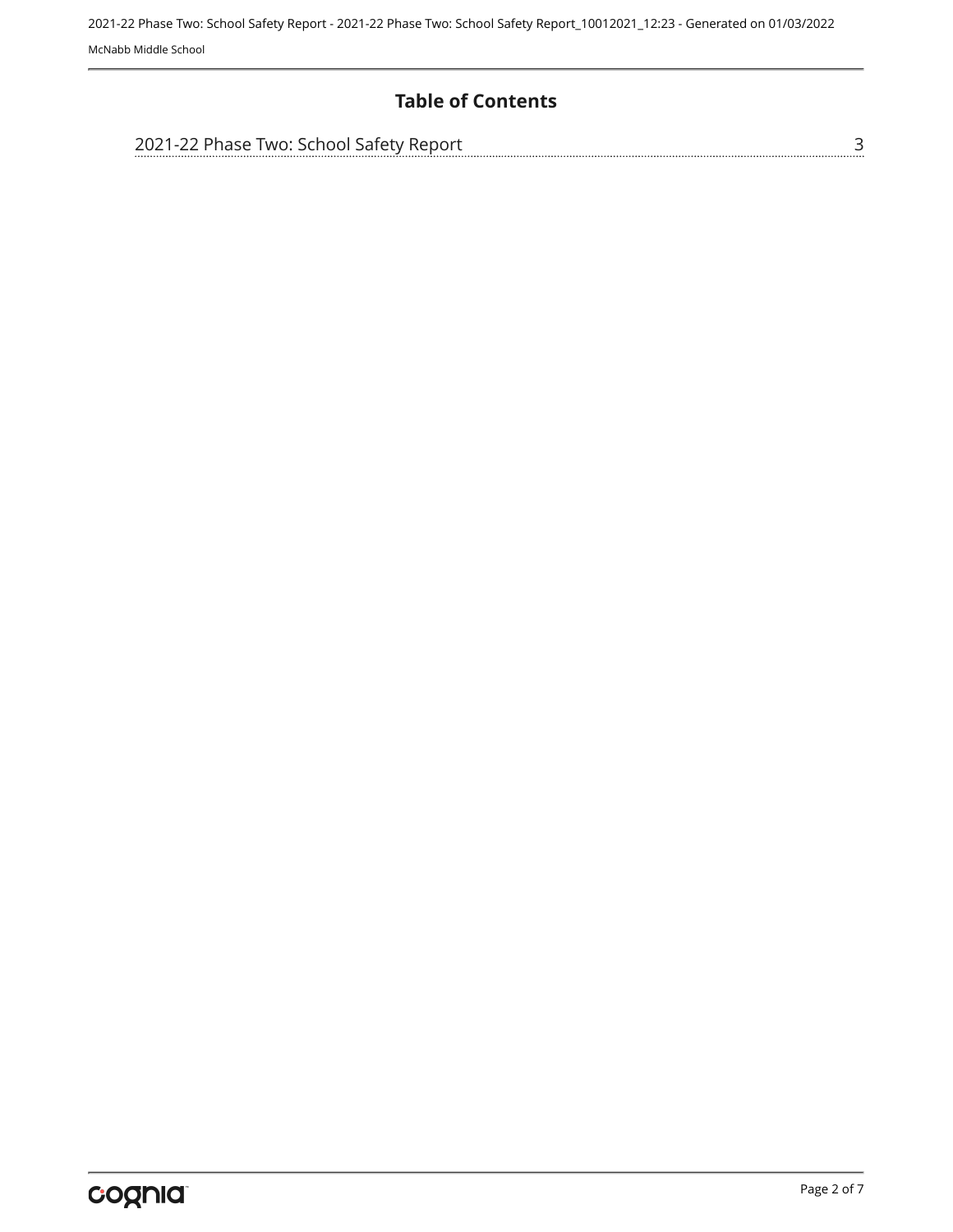## <span id="page-2-0"></span>**2021-22 Phase Two: School Safety Report**

School Safety Report

Pursuant to KRS 158.162, the local board of education shall require the school council or, if none exists, the principal in each school to adopt an emergency plan that must be utilized in case of fire, severe weather, earthquake, or a building lockdown and that: establishes evacuation routes; identifies the best available severe weather zones; develops earthquake protocols for students; and, develops and adheres to practices controlling access to the school building. The emergency plan shall be annually reviewed by the council, principal, and first responders and revised as needed.

In addition to the emergency plan requirements in KRS 158.162, KRS 158.164 requires the local board of education to direct the school council or, if none exists, the principal in each school to establish procedures to perform a building lockdown and to invite local law enforcement to assist in establishing lockdown procedures.

KRS 158.162 also requires the emergency plan be discussed with all school staff prior to the first instructional day of the school year and provided, along with a diagram of the facility, to appropriate first responders. Further, the principal in each school shall conduct, at a minimum, the following emergency response drills within the first 30 instructional days of the school year and again during the month of January: one severe weather drill, one earthquake drill, and one lockdown drill. In addition, required fire drills shall be conducted according to administrative regulations promulgated by the Department of Housing, Buildings and Construction.

Questions Related to the Adoption and Implementation of the Emergency Plan 1. Has the school council or, where applicable, principal adopted an emergency plan in accordance with local board policy and in compliance with the specifications in KRS 158.162(3)?

*If the answer is "no", please explain in the comment box. Please note that Senate Bill 1 (2019) and Senate Bill 8 (2020) amended KRS 158.162(3)(d) to require, for example, classroom doors remain closed and locked during instructional time (with limited exceptions) as well as classroom doors with windows be equipped with material to quickly cover the window during a building lockdown. Schools are encouraged to comply with these changes as soon as practicable but, if needed, have until July 1, 2022 to fully implement. Accordingly, failure to comply with KRS 158.162(3)(d), as amended, should not be reported herein until the 2022-2023 school year and beyond.*

#### Yes

2. Has the school provided local first responders with a copy of the school's emergency plan along with a diagram of the school as required by KRS 158.162(2)(b)?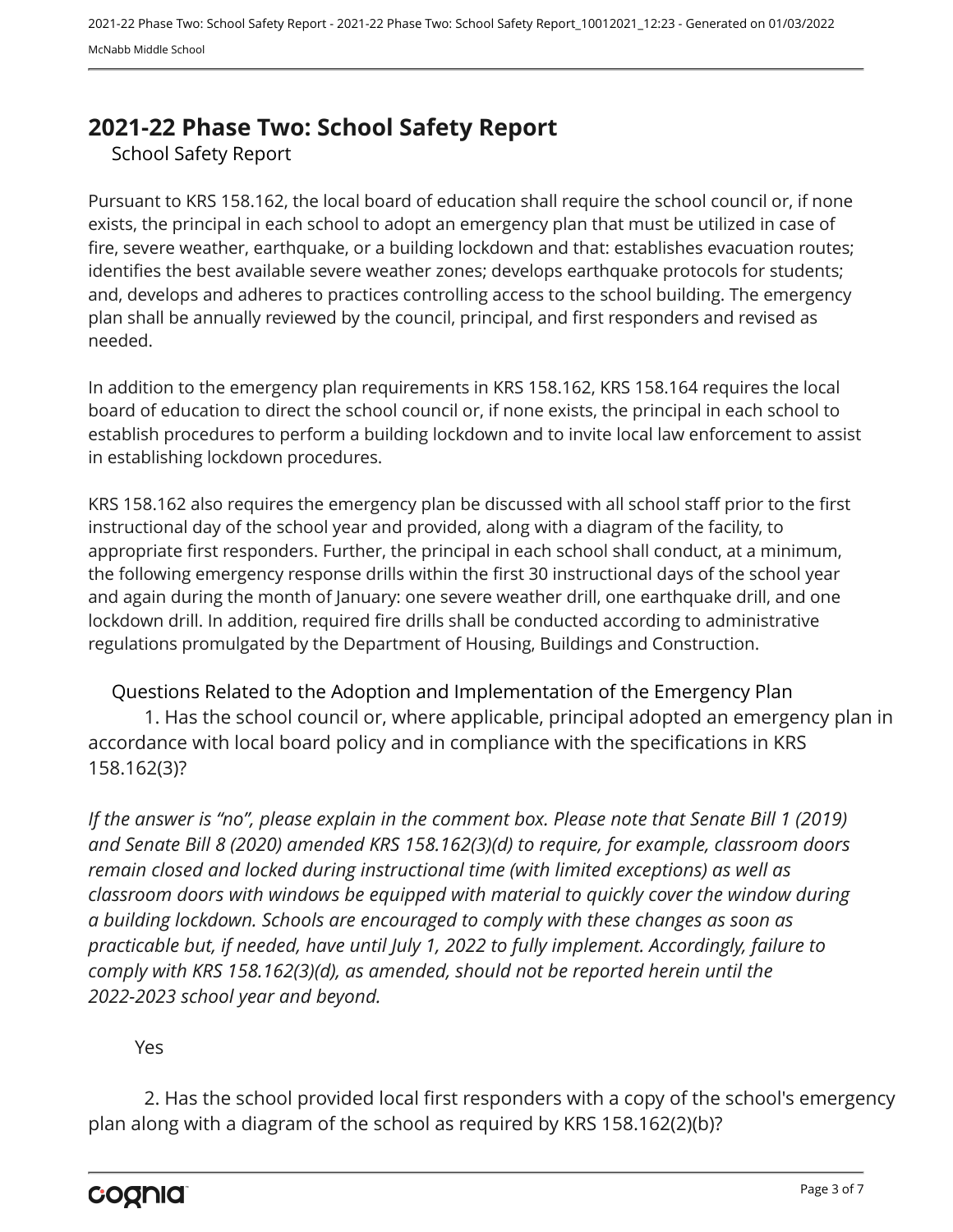*If the answer is "no", please explain in the comment box.*

Yes, Copy was giving to the SRO officer who then made sure that each of the first responders have a copy of our plan.

3. Has the school posted primary and secondary evacuation routes in each room by any doorway used for evacuation as required by KRS 158.162(3)(a)?

*If the answer is "no", please explain in the comment box.*

Yes, posted by each of the doors in the classroom.

4. Has the school posted the location of severe weather safe zones in each room as required by KRS 158.162(3)(b)?

*If the answer is "no", please explain in the comment box.*

Yes, students were shown where they would go if there was an emergency.

5. Have practices for students to follow during an earthquake been developed as required by KRS 158.162(3)(c)?

*If the answer is "no", please explain in the comment box.*

Yes, drill was practiced.

6. Are practices in place to control access to the school building, including but not limited to controlling outside access to exterior doors during the school day; controlling the main entrance of the school with electronically locking doors, a camera, and an intercom system; controlling access to individual classrooms; requiring classroom doors to remain closed and locked during instructional time (with limited exceptions outlined in statute); requiring classroom doors with windows to be equipped with material to quickly cover the windows during a lockdown; requiring all visitors to report to the front office of the building, provide valid identification, and state the purpose of the visit; and providing a visitor's badge to be visibly displayed on a visitor's outer garment as required by KRS 158.162(3)(d)?

*If the answer is "no", please explain in the comment box.*

Yes,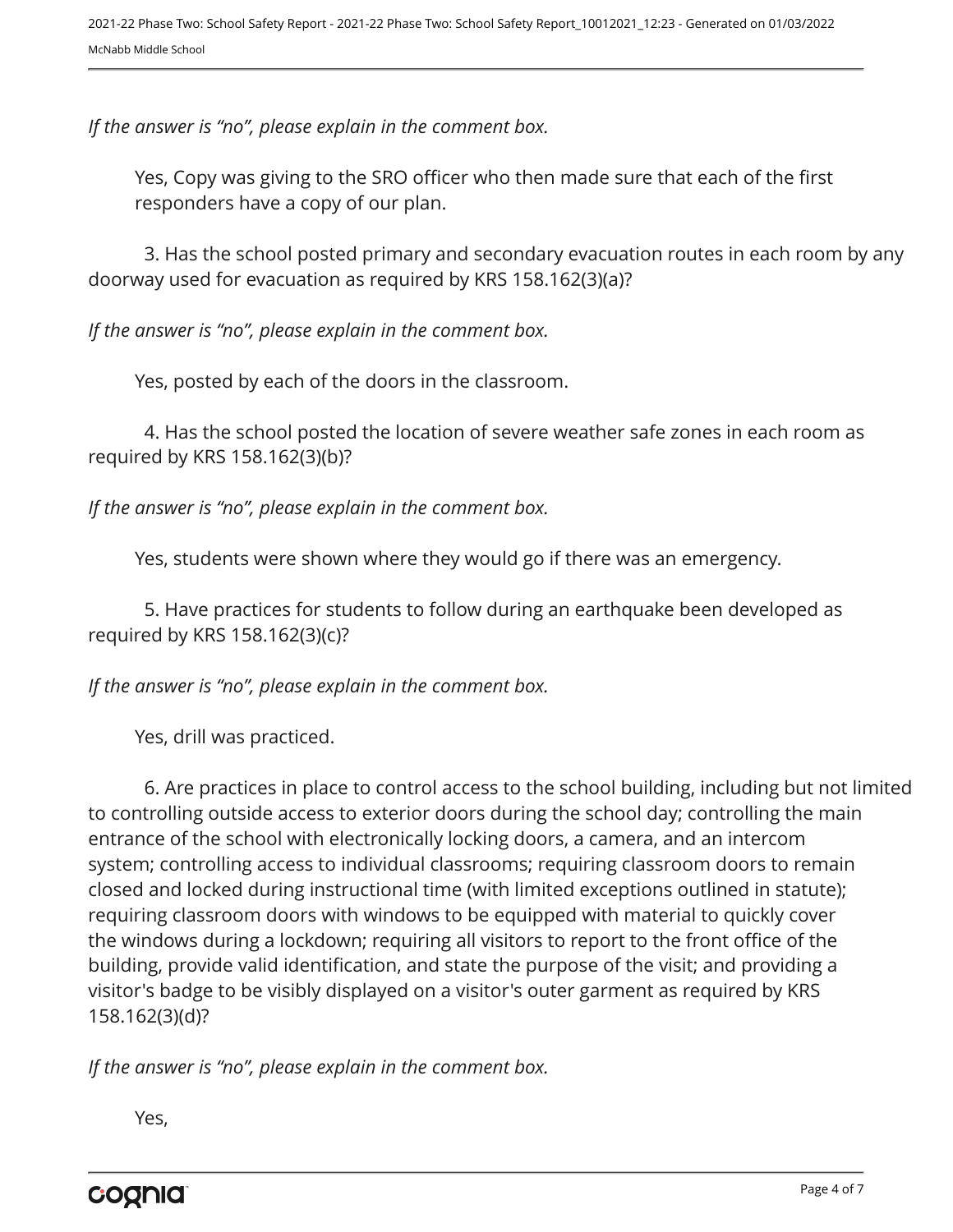7. Was the school's emergency plan reviewed following the end of the prior school year by the school council, principal, and first responders and revised as needed as required by KRS 158.162(2)(c)?

*Please provide the most recent date of review/revision of the school's emergency plan in the comment box. If the answer is "no", please explain in the comment box.* 

Yes, and some changes have come from the meeting.

8. Did the principal discuss the emergency plan with **all** school staff prior to the first instructional day of the current school year and appropriately document the time and date of such discussion as required by KRS 158.162(2)(d)?

*Please provide the date the school completed this discussion in the comment box. If the answer is "no", please explain in the comment box.*

Yes, August 10, 2021at 9:00AM

9. During the first 30 instructional days of the current school year, did the principal conduct at least one severe weather drill, one earthquake drill, and one lockdown drill as required by KRS 158.162(5)?

*If the answer is "no", please explain in the comment box.*

Yes,

10. During the month of January during the prior school year, did the principal conduct at least one severe weather drill, one earthquake drill, and one lockdown drill as required by KRS 158.162(5)?

*If the answer is "no", please explain in the comment box.*

Yes, we will be doing the drills in January to be in compliance with the state rules.

11. Over the immediately preceding twelve months, did the principal conduct fire drills in accordance with administrative regulations promulgated by the Department of Housing, Buildings and Construction as required by KRS 158.162(5)?

*If the school did NOT meet the requirement, respond "no" and please explain further in the comment box.*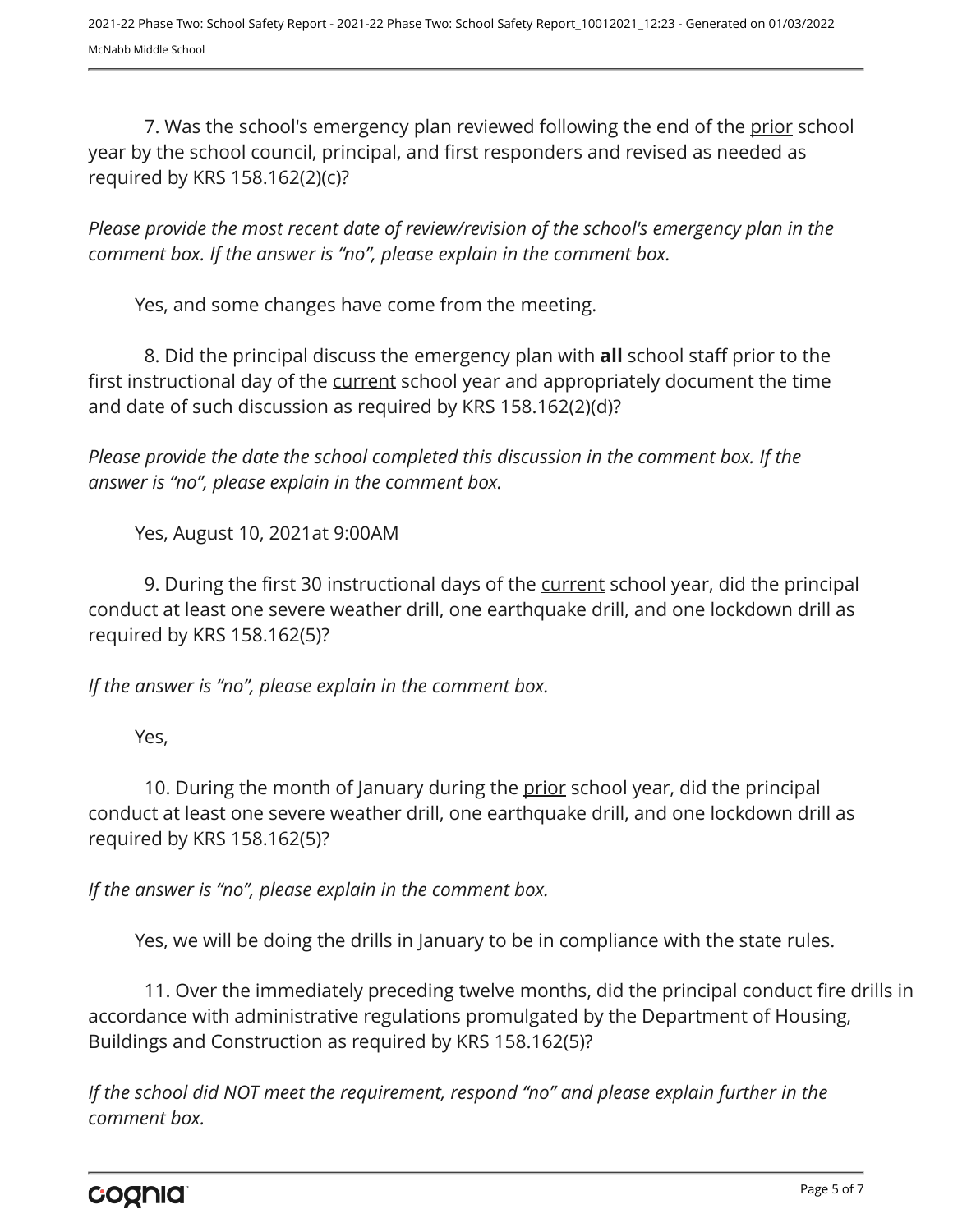Yes, during the time that we were hybrid and only half of the student body was here we had a drill for each of the groups each month.